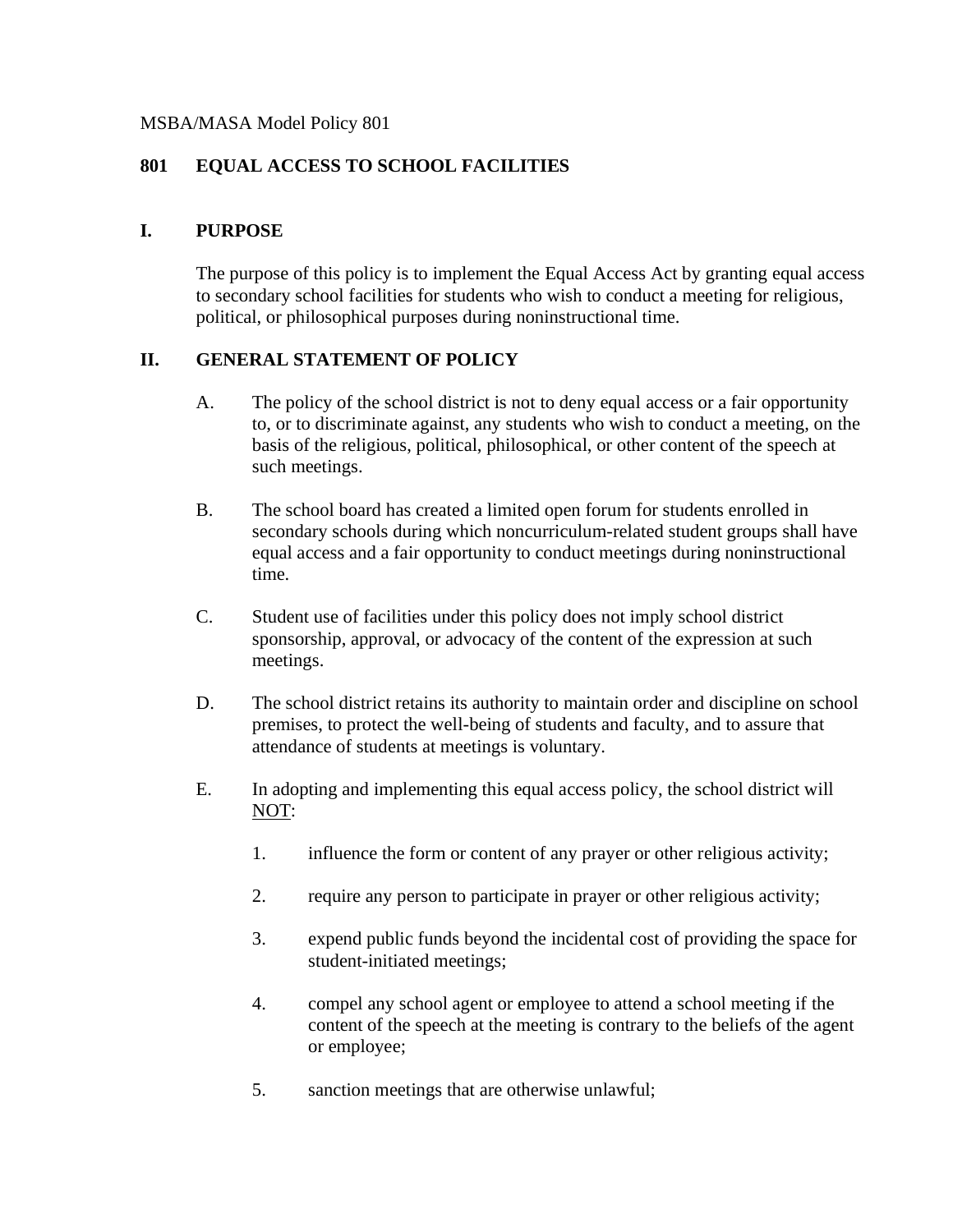- 6. limit the rights of groups of students based on the size of the group;
- 7. abridge the constitutional rights of any person.

# **III. DEFINITIONS**

- A. "Limited open forum" means that the school grants an offering to or opportunity for one or more noncurriculum related student groups to meet on school premises during noninstructional time.
- B. "Secondary school" means any school with enrollment of pupils ordinarily in grades 7 through 12 or any portion thereof.
- C. "Sponsorship" includes the act of promoting, leading, or participating in a meeting. The assignment of a school employee for custodial, observation, or maintenance of order and discipline purposes does not constitute sponsorship of the meeting.
- D. "Meeting" includes activities of student groups which are permitted under a limited open forum and are not directly related to the school curriculum. Distribution of literature does not constitute a meeting protected by the Equal Access Act.
- E. "Noninstructional time" means time set aside by the school before actual classroom instruction begins or after actual classroom instruction ends, including such other periods that occur during the school day when no classroom instruction takes place.

## **IV. FAIR OPPORTUNITY CRITERIA**

Schools in this school district shall uniformly provide that:

- A. A meeting held pursuant to this policy is voluntary and student-initiated;
- B. There is no sponsorship of the meeting by the school or its agents or employees;
- C. The meeting does not materially and substantially interfere with the orderly conduct of educational activities within the school; and
- D. Nonschool persons may not direct, control, or regularly attend activities of student groups.

#### **V. PROCEDURES**

A. Any student who wishes to initiate a meeting under this policy shall apply to the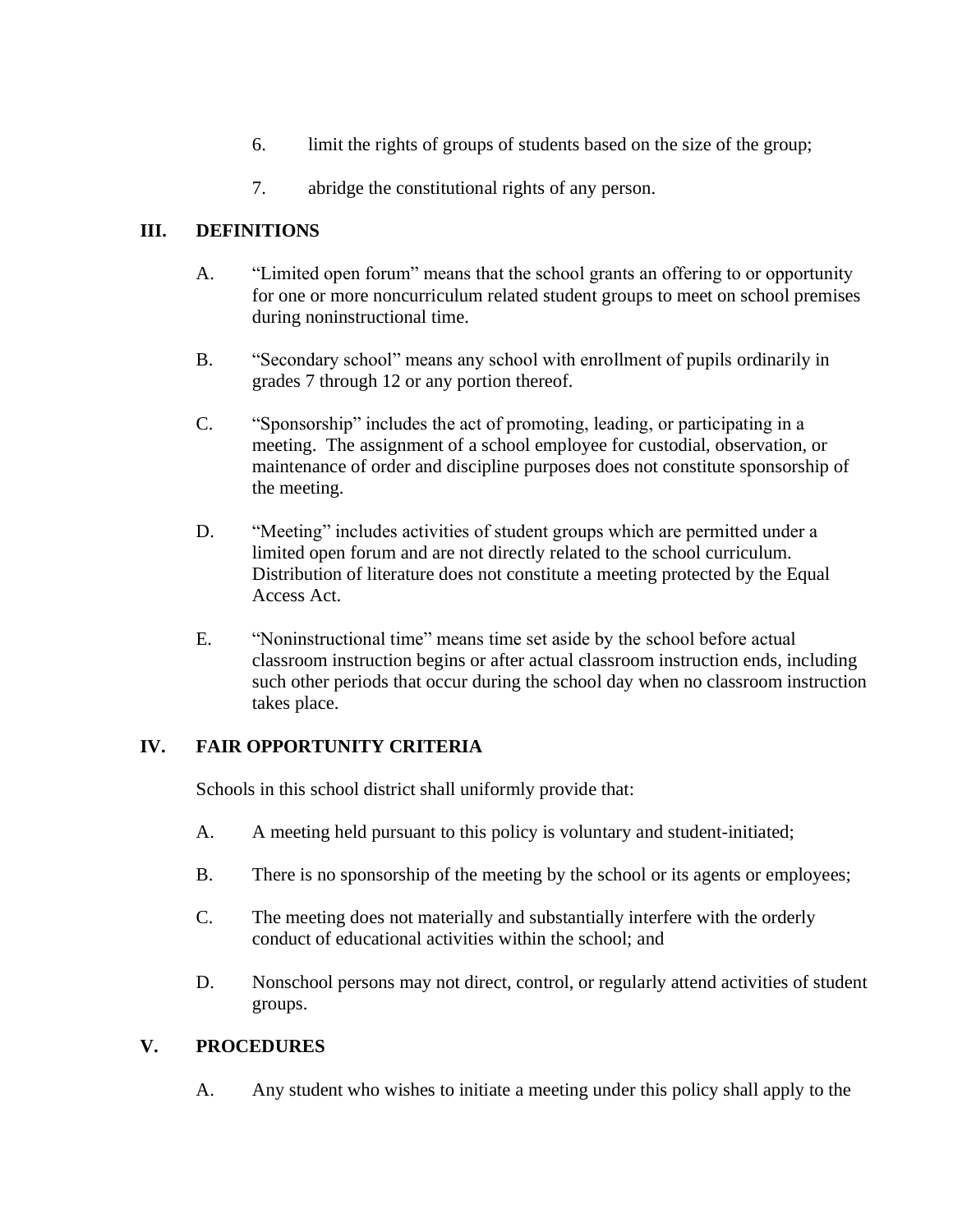principal of the building at least 48 hours in advance of the time of the activity or meeting. Applications shall be submitted in order to provide sufficient opportunities for administrative consideration. The student must agree to the following:

- 1. All activities or meetings must comply with existing policies, regulations, and procedures that govern operation of school-sponsored activities.
- 2. The activities or meetings are voluntary and student-initiated. The principal may require assurances of this fact.
- B. Student groups meeting under this policy must comply with the following rules:
	- 1. Those attending must not engage in any activity that is illegal, dangerous, or which materially and substantially interferes with the orderly conduct of the educational activities of the school. Such activities shall be grounds for discipline of an individual student and grounds for a particular group to be denied access.
	- 2. The groups may not use the school name, school mascot name, school emblems, the school district name, or any name that might imply school or district sponsorship or affiliation in any activity, including fundraising and community involvement.
	- 3. The groups must comply with school policies, regulations and procedures governing school-sponsored activities.
- C. Students applying for use of school facilities under this policy must provide the following information to the principal: time and date of meeting, estimated number of students in attendance, and special equipment needs.
- D. The building principal has responsibility to:
	- 1. Keep a log of application information.
	- 2. Find and assign a suitable room for the meeting or activity. The number of students in attendance will be limited to the safe capacity of the meeting space.
	- 3. Note the condition of the facilities and equipment before and after use.
	- 4. Assure proper supervision. Assignment of staff to be present in a supervisory capacity does not constitute school district sponsorship of the meeting or activity.
	- 5. Assure that the meeting or activity does not interfere with the school's